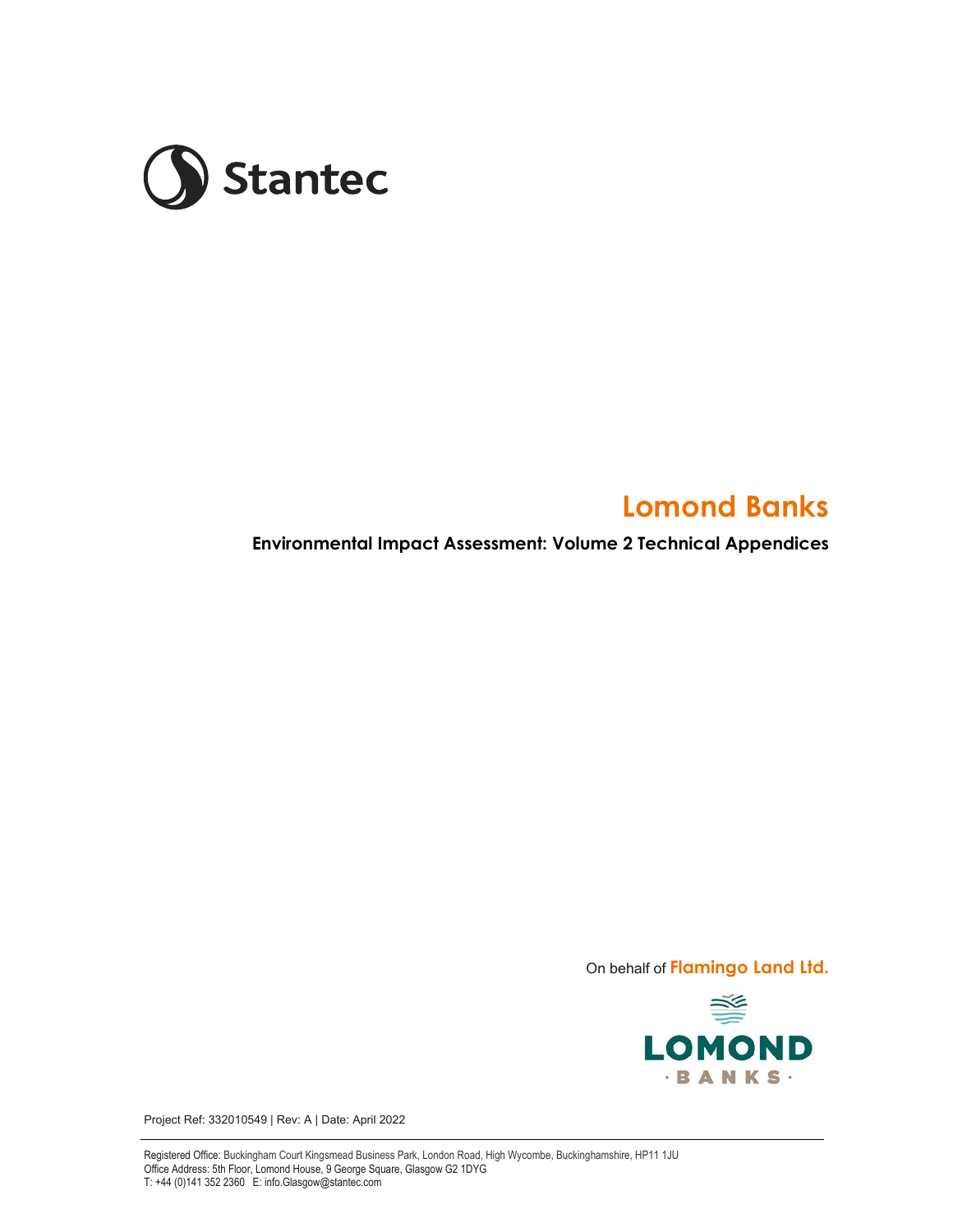

# **Document Control Sheet**

**Project Ref: 332010549** 

**Report Title: Volume 2 Technical Appendices** 

**Doc Ref: V1** 

**Date: May 2022** 

|                                         | <b>Name</b>               | <b>Position</b>          | <b>Signature</b> | <b>Date</b> |  |  |  |
|-----------------------------------------|---------------------------|--------------------------|------------------|-------------|--|--|--|
| <b>Prepared by:</b>                     | Various Technical Authors | Various                  |                  | May 2022    |  |  |  |
|                                         | Aaron Doidge              | <b>Graduate Planner</b>  | AD               |             |  |  |  |
| Reviewed by:                            | Steve Callan              | Associate Planner        | <b>SC</b>        | May 2022    |  |  |  |
| Approved by:                            | Mark Johnston             | <b>Planning Director</b> | MJ               | May 2022    |  |  |  |
| For and on behalf of Stantec UK Limited |                           |                          |                  |             |  |  |  |

| <b>Revision</b> | <b>Date</b> | <b>Description</b> | <b>Prepared</b> | <b>Reviewed</b> | <b>Approved</b> |
|-----------------|-------------|--------------------|-----------------|-----------------|-----------------|
| V1              | May 2022    |                    | AD              | SC              | MJ              |
|                 |             |                    |                 |                 |                 |

This report has been prepared by Stantec UK Limited ('Stantec') on behalf of its client to whom this report is addressed ('Client') in connection with the project described in this report and takes into account the Client's particular instructions and requirements. This report was prepared in accordance with the professional services appointment under which Stantec was appointed by its Client. This report is not intended for and should not be relied on by any third party (i.e. parties other than the Client). Stantec accepts no duty or responsibility (including in negligence) to any party other than the Client and disclaims all liability of any nature whatsoever to any such party in respect of this report.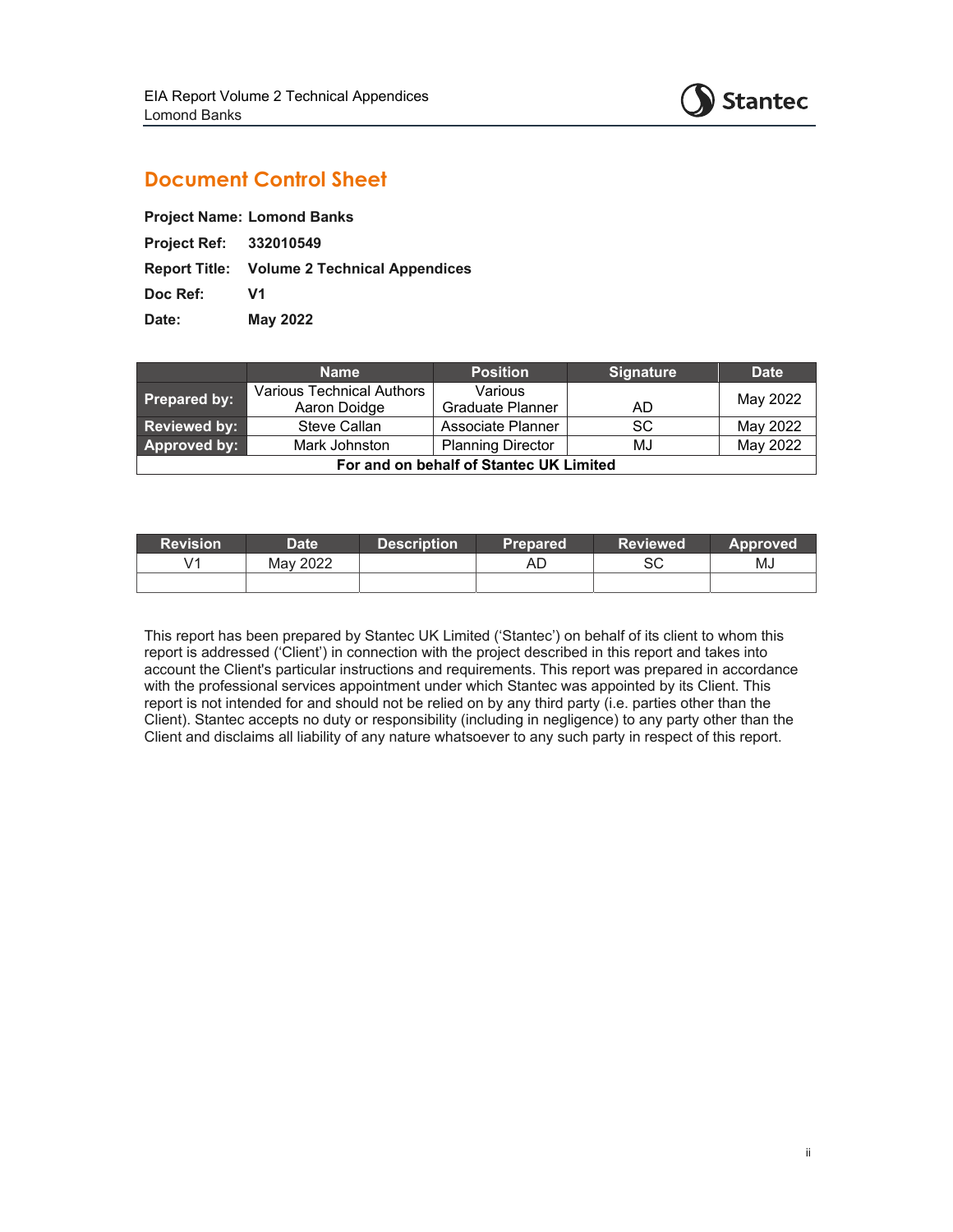

# **Contents**

**Appendix 1 – Introduction**  Appendix 1.1 – Project Team

**Appendix 2 – Site and Proposed Development**  Appendix 2.1 – Parameters Plan Appendix 2.2 – Site Location Plan

# **Appendix 3 – EIA Scoping Opinion**

#### **Appendix 5 – Ecology**

Appendix 5.1 – Ecology Technical Report Appendix 5.2 – Ecological Schematic of Footprint

## **Appendix 6 – Trees and Woodland**

Appendix 6.1 – Tree Cover Plans Appendix 6.2 – Tree Preservation Order Appendix 6.3 – Review of Ancient Woodland Inventory (AWI) Appendix 6.4 – Woodbank Tree Report and Assessment Matrix Appendix 6.5 – Summary of Impact Assessment Appendix 6.6 – Compensatory Planting

# **Appendix 7 – Noise and Vibration**

Appendix 7.1 – Figures Appendix 7.2 – Noise and Vibration Legislation Policy Standards and Guidance

#### **Appendix 8 – Air Quality**

Appendix 8.1 – EPUK IAQM Guidance (2017) Screening Criteria

#### **Appendix 9 – Ground Conditions and Geology**

 Appendix 9.1 – Figures Appendix 9.2 – Preliminary Phase 2 Ground Condition Assessment

## **Appendix 10 – Water, Hydrology and Flood Risk**

Appendix 10.1 – Figures Appendix 10.2 – Flood Risk Assessment Appendix 10.3 – Drainage Strategy

#### **Appendix 11 – Landscape and Visual**

Appendix 11.1 – Figures Appendix 11.2 – Landscape and Visual Impact Assessment Methodology Appendix 11.3 – Landscape Character Assessment

# Appendix 11.4 – Viewpoint Assessment

# **Appendix 12 – Traffic and Transport**

Appendix 12.1 – Transport Assessment

# **Appendix 13 – Archaeology and Cultural Heritage**

Appendix 13.1 – Cultural Heritage Baseline Appendix 13.2 – Figures

#### **Appendix 14 – Socio-economics, Tourism, Recreation and Public Access**

Appendix 14.1 – Figures Appendix 14.2 – Detailed Baseline Conditions Appendix 14.3 – Policy Context